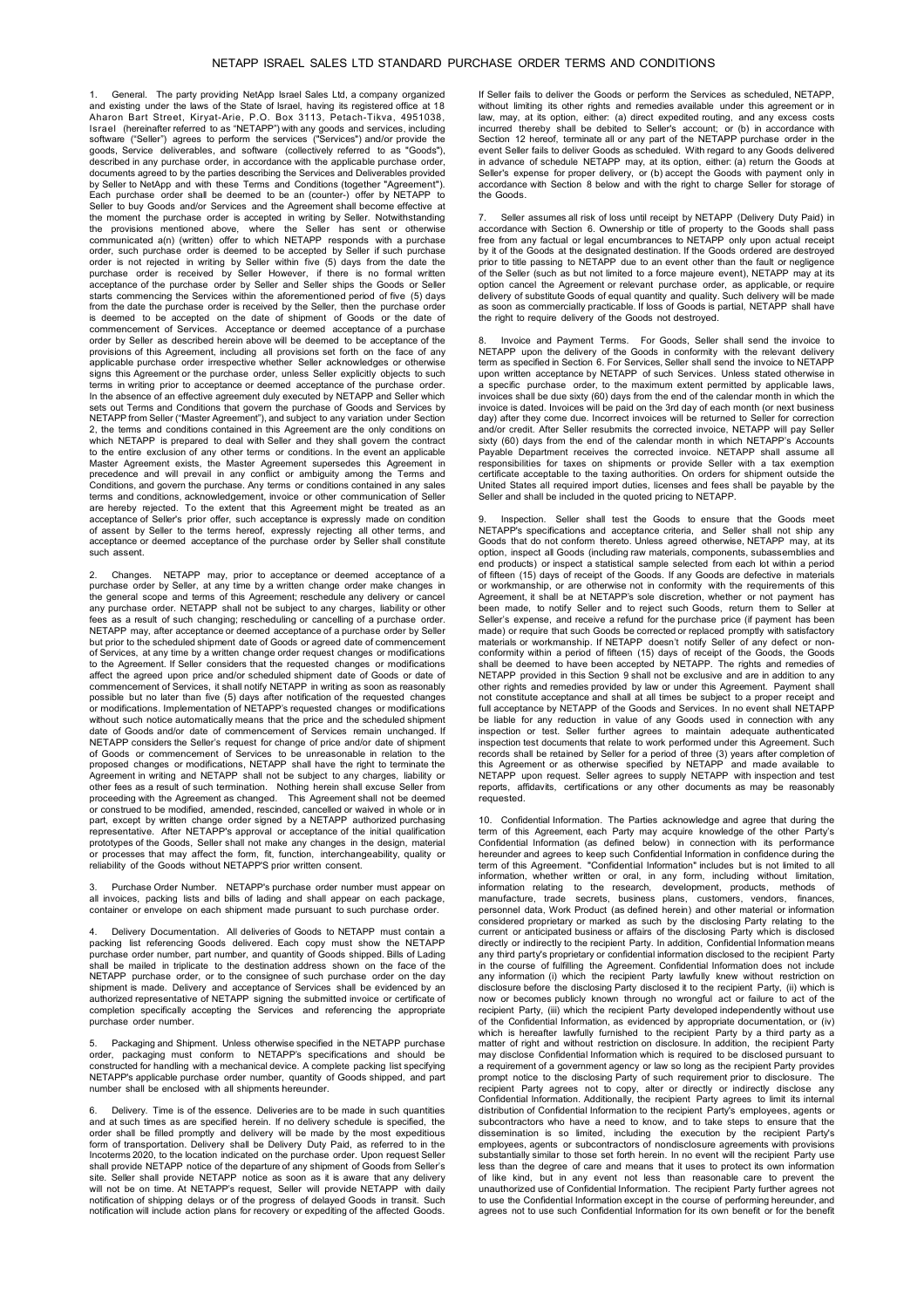of any third party. The recipient Party agrees not to design or manufacture any products which incorporate Confidential Information of the disclosing Party. All Confidential Information is and shall remain the property of the disclosing Party. Upon the disclosing Party's written request or the termination of this Agreement, the recipient Party shall return, transfer or assign to the disclosing Party all Confidential Information, including all Work Product, as defined herein, and all copies thereof.

11. Tooling. Unless otherwise specified in this Agreement, all tooling and/or all other articles required for the performance hereof shall be furnished by Seller, maintained in good condition and replaced when necessary at Seller's expense. If NETAPP agrees to pay Seller for special tooling or other items either separately or as a stated part of the unit price of Goods purchased herein, title to same shall be and remain in NETAPP upon payment therefore.

12. Termination for Default. Any delay in delivery of the Goods or performance of the Services beyond five (5) days will be considered a fundamental breach of the Agreement and will entitle NETAPP to terminate the Agreement upon written notice. NETAPP may, after having given notice to Seller to cure any non- performance within a particular notice period as stipulated by NETAPP, as of right and without a prior court intervention being required, terminate the whole or any part of this Agreement if Seller fails to remedy its non-performance within the relevant notice period. However, if Seller fails to comply with any of its obligations under the<br>Agreement for which a fixed term or date was agreed or an authorized extension of<br>such term or date was granted, NETAPP may immediately - as Agreement upon notice without any notice period being required. If this Agreement is only partly terminated by NETAPP, then in addition to any other rights provided in this Agreement, NETAPP may for the other part require Seller to transfer title and deliver to NETAPP in the manner and to the extent directed by NETAPP, any other completed or partially completed Goods and any materials, parts, tools, dies, jigs, fixtures, plans, drawings, information and manufacturing materials specifically produced or acquired for performance of this Agreement. If, after notice of termination of the Agreement under the provisions of this Section 12, it is determined for any reason that Seller was not in default or that the default was excusable, the rights and obligations of the parties shall be the same as if the notice of termination had been issued pursuant to Section 13 hereof. The rights and remedies of NETAPP provided in this Section 12 shall not be exclusive and are in addition to any other rights and remedies provided by law or under this Agreement.

13. Termination for convenience. NETAPP may, at any time after acceptance or deemed acceptance of a purchase order by Seller and with or without cause or giving any reason, terminate the Agreement giving a reasonable notice period.<br>NETAPP's exclusive liability and Seller's exclusive remedy will be payment for the<br>actual (labour and material) costs incurred by Seller. Seller reasonable attempt to reduce such costs. In no event will NETAPP's liability in the aggregate exceed the total price which would have been paid hereunder for the Goods and/or Services had it not been terminated.

14. NETAPP's Property. Title in property furnished to Seller by NETAPP or paid for by NETAPP shall remain with NETAPP. Seller shall not alter or use such property for any purpose other than that specified by NETAPP, or for any other person, without the prior written consent of NETAPP. Seller shall keep adequate records of such property and such records shall be made available to NETAPP upon request, and shall store, protect, preserve, repair and maintain such property in accordance with sound commercial practice, all at Seller's expense. Unless otherwise agreed to by NETAPP, Seller shall insure NETAPP's interest in such material against loss or damage by reason of fire (including extended coverage), flood, accident, theft, riot or civil commotion. In the event that NETAPP's property becomes lost or damaged to any extent while in Seller's possession, Seller agrees to indemnify NETAPP or replace such property at Seller's expense, in accordance with NETAPP's request. At the completion or termination of this Agreement, Seller shall request disposition instructions for all such property or the remainder thereof, whether in its original form or in semi- processed form. Seller agrees to make such property available as directed by NETAPP, including preparation, packaging and shipping. The use of NETAPP's name, logo or reference to any association or partnership is expressly prohibited without NETAPP's written permission.

15. Independent Contractor. NETAPP is interested only in the results obtained under this Agreement; the manner and means of achieving the results are subject to Seller's sole control. Seller is an independent contractor for all purposes, without express or implied authority to bind NETAPP by contract or otherwise. Neither Seller nor its employees, agents or subcontractors ("Seller's Assistants") are agents or employees of NETAPP, and therefore are not entitled to any employee benefits of NETAPP, including but not limited to, any type of insurance. Seller shall be responsible for all costs and expenses incident to performing its obligations under this Agreement and shall provide Seller's own supplies and equipment.

16. Ownership of Work Product. For purposes of this Agreement, "Work Product" shall include, without limitation, all designs, discoveries, creations, works, devices, masks, models, work in progress, Service deliverables, inventions, products, computer programs, procedures, improvements, developments, drawings, notes, documents, business processes, information and materials made, conceived or developed by Seller alone or with others which result from or relate to the Services performed hereunder. Standard Goods manufactured by Seller and sold to NETAPP without having been designed, customized or modified for NETAPP do not constitute Work Product. All Work Product shall at all times be and remain the sole and exclusive property of NETAPP. Seller hereby agrees to irrevocably assign and<br>transfer to NETAPP and does hereby assign and transfer to NETAPP all of its<br>worldwide right, title and interest in and to the Work Product upon i including all associated intellectual property rights to the maximum extent permitted by applicable laws. NETAPP will have the sole right to determine the treatment of any Work Product, including the right to keep it as trade secret, execute and file patent applications on it, to use and disclose it without prior patent application, to file registrations for copyright, design rights or trademark in its own name or to follow<br>any other procedure that NETAPP deems appropriate. Seller agrees: (a) to disclose<br>promptly and upon its creation in writing to NETAP copyrights, patent rights, design rights, trade marks, mask work rights, trade secret rights, and all other proprietary rights or statutory protections in and to the Work Product in NETAPP's name as it deems appropriate; and (c) to otherwise treat all

Work Product as NETAPP Confidential Information as described above. These obligations to disclose, assist, execute and keep confidential survive the expiration or termination of this Agreement. All tools and equipment supplied by NETAPP to Seller shall remain the sole property of NETAPP and in particular the right of reproduction (including the right to copy, use, install deploy), the right of<br>performance, the right of modification (right to correct, fix, revise, translate, improve,<br>adapt or perform any other modifications), the right decompile, the right to disclose to third parties, the right to commercialise and to sublicense, for the term of the legal protection of the applicable intellectual property rights and whatever the media whether present or future Seller will ensure that Seller's Assistants upon their creation appropriately waive any and all claims and assign to NETAPP any and all rights or any interests in any Work Product or original works created in connection with this Agreement to the maximum extent permitted by applicable laws. Seller irrevocably agrees not to assert against NETAPP or its direct<br>or indirect customers, assignees or licensees, or distributors any claim of any<br>intellectual property rights of Seller affe have rights to any works conceived or reduced to practice by Seller which were developed entirely on Seller's own time without using equipment, supplies, facilities or trade secret or Confidential Information of NETAPP, unless (i) such works relate to NETAPP's business, or NETAPP's actual or demonstrably anticipated research or development, or (ii) such works result from any Services performed by Seller for NETAPP. Except for works within (i) or (ii) of the preceding sentence which shall be works owned by NETAPP, for any other works within the preceding sentence not owned by NETAPP but which are necessary to use the Goods and Services for<br>their intended purposes, Seller hereby grants NETAPP a non-exclusive,<br>irrevocable, perpetual, worldwide, royalty free, fully paid-up lice made, sell, demonstrate, use, reproduce, modify, create derivative works based on such works, and sublicense such works, including the right to sublicense through multiple tiers of distribution.

17. Indemnification. Seller shall indemnify and hold harmless NETAPP from and against any loss, claim, damage, liability, expense, or cost (including without limitation attorney's fees and court costs) awarded against or incurred or paid by NETAPP as a result of or in connection with: (a) defective workmanship, quality or materials; (b) any failure to fully comply with all applicable laws, rules, regulations<br>and ordinances in the delivery of Goods or performance of Services under this<br>Agreement, and (c) any claim made against NETAPP in resp cost or expense was caused by, relates to or arises from the Goods and/or Services as a consequence of a direct or indirect breach or negligent performance or failure or delay in performance of this Agreement by Seller or those acting on Seller's behalf.

18. LIMITATION OF LIABILITY. IN NO EVENT SHALL NETAPP BE LIABLE TO SELLER OR SELLER'S ASSISTANTS, OR ANY THIRD PARTY FOR ANY INDIRECT OR CONSEQUENTIAL DAMAGES INCLUDING BUT NOT LIMITED TO LOSS OF REVENUE; LOSS OF ACTUAL OR ANTICIPATED PROFITS; LOSS OF THE USE OF MONEY; LOSS OF ANTICIPATED SAVINGS OR OTHER FINANCIAL LOSSES; LOSS OF BUSINESS OR TURNOVER; LOSS OF OPPORTUNITY; LOSS OF GOODWILL; LOSS OF REPUTATION; LOSS OF, DAMAGE TO OR CORRUPTION OF DATA; LOSS OF USE OF DATA; COST OF REMOVAL AND REINSTALLATION OF GOODS; BUSINESS INTERRUPTIONS ARISING OUT OF, OR IN CONNECTION WITH, THIS AGREEMENT, WHETHER OR NOT NETAPP WAS ADVISED OF THE POSSIBILITY OF SUCH DAMAGE. THE LIABILITY OF<br>NETAPP FOR ANY AND ALL CLAIMS ARISING OUT OF, OR IN CONNECTION<br>WITH THIS AGREEMENT SHALL BE LIMITED TO DIRECT DAMAGES AND SHALL UNDER NO CIRCUMSTANCES EXCEED THE VALUE OF THE GOODS AND SERVICES PROVIDED HEREUNDER. THESE LIMITATIONS OF LIABILITY DO NOT APPLY TO DAMAGES AS A RESULT OF GROSS NEGLIGENCE OR WILFUL MISCONDUCT CAUSED BY NETAPP OR ITS EXECUTIVE STAFF.

19. Assignments and Subcontracts. Seller shall not assign or subcontract this Agreement or any right or obligation hereunder without the prior written consent of NETAPP. NETAPP may from time to time assign this Agreement or any rights, obligations, or benefits hereunder to its related, affiliated, or successor corporations.

20. Delays. Whenever any cause delays or threatens to delay the timely performance of this Agreement or any work or service hereunder, Seller shall immediately notify immediately notify NETAPP of all relevant information w

21. Services Warranty. Seller represents and warrants that all Services shall be completed in a professional, workmanlike manner, with the degree of skill and care that is required by current, good and sound professional procedures. Further, Seller represents and warrants that the Services shall be completed in accordance with applicable specifications and shall be correct and appropriate for the purposes contemplated in this Agreement. Seller represents and warrants that the performance of Services under this Agreement will not conflict with, or be prohibited in any way by, any other agreement or statutory restriction to which Seller is bound.

22. Goods Warranty. Seller warrants that all Goods provided will be new and will not be used or refurbished. Seller warrants that all Goods delivered shall be free from defects in materials and workmanship and shall conform to all applicable specifications, drawings, samples or other descriptions given, including those set forth in this Agreement and Seller's sales literature, to be of merchantable quality, to correctly process, provide, and/or receive date data within and between the twentieth and twenty-first centuries, and, if of Seller's design, to be suitable for the purpose intended, to meet all of the performance requirements and to be free from defects in design. This warranty shall run to NETAPP, its successors, assigns, and the users of Goods covered by this Agreement. Seller agrees to replace or to correct any Goods not conforming to the foregoing requirements when notified by NETAPP or its successors within three (3) years after final acceptance. Seller hereby agrees that it will make spare parts available to NETAPP for a period of five (5) years from the date of shipment at Sellers then current price, less applicable discounts. If Seller, upon notice of defect, fails promptly to correct or replace the Goods, NETAPP may do so without further notice and Seller shall reimburse NETAPP for all costs incurred thereby. No inspection, test or approval of any kind, including approval of designs, shall affect Seller's obligation under this Section. Goods which have been rejected